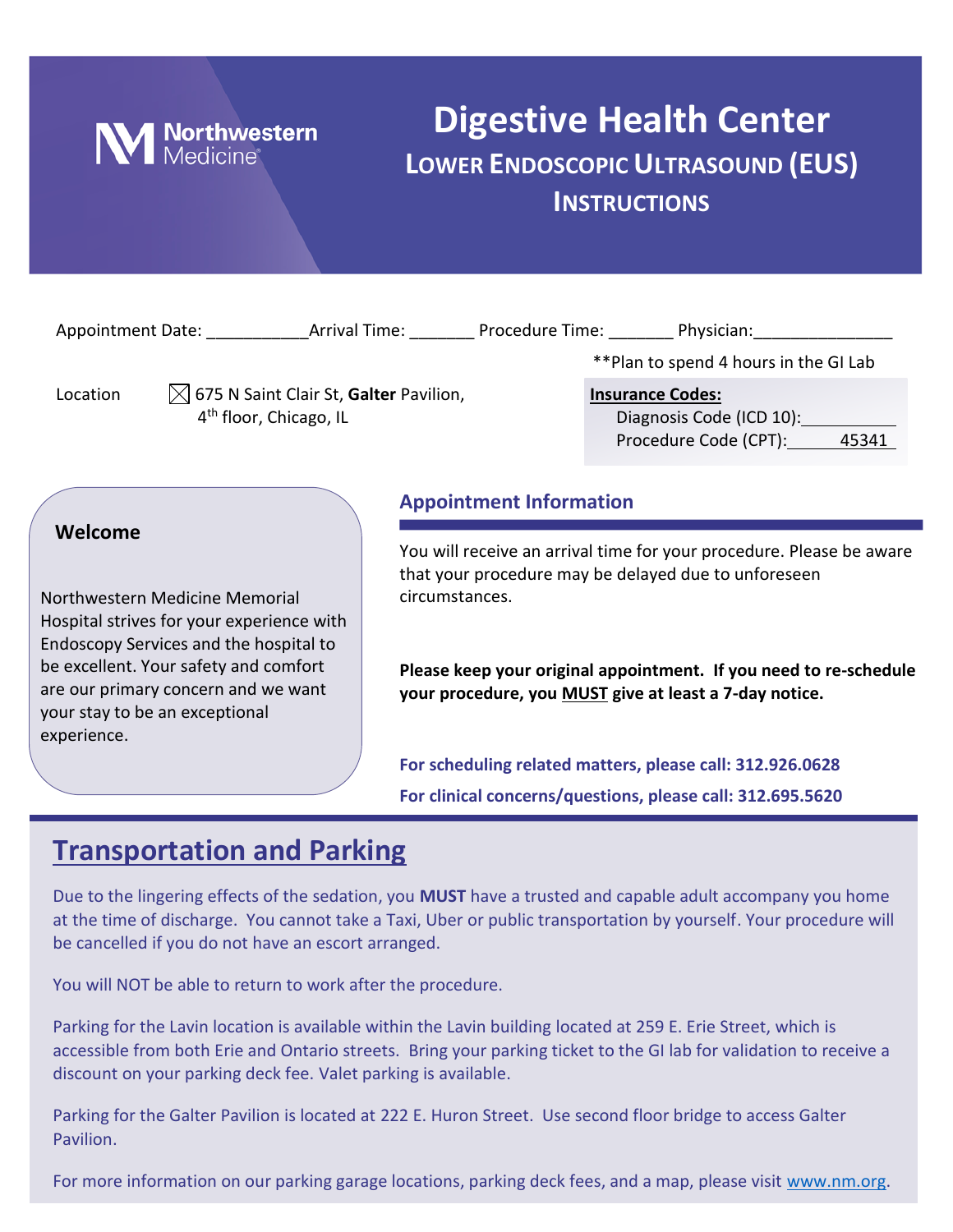# **N** Northwestern

## **About your test**

Endoscopic Ultrasonography (EUS) combines endoscopy and ultrasound, for more accurate diagnosis, tumor staging and planning treatment of gastrointestinal diseases.

An endoscope is used to perform the EUS. The endoscope is a flexible tube about the thickness of your little finger, with a tiny light, video camera, and an ultrasound probe on the end which is inserted through the mouth. Once the endoscope is in place, the ultrasound probe will be placed against the tissue to be examined. The physician will turn on the ultrasound probe to produce the sound waves that will create a detailed image of the surrounding tissue layers of the digestive tract. The lower EUS usually takes longer than the regular endoscopy because the physician is able to examine and interpret a more detailed picture of the digestive tract. The ultrasound endoscope is able to transmit two images on two different TV monitors. One image will be the inside of the lower digestive tract. By looking at this image, the physician can carefully examine the lining of these organs. The other image will be a detailed ultrasound picture of the surrounding tissue and digestive organs.

By using a technique called EUS-Guided Fine Needle Aspiration (FNA), EUS can also provide a tissue diagnosis of tumors in and around the digestive tract. The physician, when performing the EUS procedure, precisely guides a special thin needle into a tumor, lymph node, or a collection of abnormal fluid. The cells obtained with the thin needle are then examined under a microscope to determine whether abnormal cells or cancer cells are present. The fine needle passed through the ultrasound endoscope can also be used to inject medications into tissues or tumors.

Your physician may use EUS to diagnose the cause of conditions such as abdominal pain or abnormal weight loss, rule out certain conditions or confirm diagnoses. EUS may also be used to evaluate and provide a detailed picture of growths or tumors. This picture can help your physician determine its size, whether it is close to major vessels, has spread to lymph glands or organs, and decide upon the best treatment. EUS and EUS-FNA can help with early detection of malignancies and provide patients with vital information that can help them make educated choices about treatment options.

| <b>Timeline</b>                                        | <b>Procedure Preparation</b>                                                                                                                                                                                                                                                                                                                                                                   |
|--------------------------------------------------------|------------------------------------------------------------------------------------------------------------------------------------------------------------------------------------------------------------------------------------------------------------------------------------------------------------------------------------------------------------------------------------------------|
| 14 DAYS<br><b>BEFORE THE</b><br><b>PROCEDURE</b>       | If you are taking a blood thinner (Coumadin, Plavix, Eliquis, etc.) other than aspirin,<br>➤<br>please contact the prescribing physician about discontinuing or bridging this medication<br>at least 2 weeks prior to the procedure. Your prescribing physician will tell you how many<br>days prior to your procedure to stop/bridge your blood thinner. You may continue to<br>take aspirin. |
| <b>7 DAYS</b><br><b>BEFORE THE</b><br><b>PROCEDURE</b> | If you are taking a <b>blood thinner</b> (Coumadin, Plavix, Eliquis, etc.) other than aspirin,<br>➤<br>please begin following your prescribing physician's instructions for discontinuing or<br>bridging this medication prior to the procedure. You may continue to take aspirin.                                                                                                             |
|                                                        | $\triangleright$ If you are taking diabetic medication, please contact the prescribing physician to discuss<br>dosage adjustments to avoid low blood sugar.                                                                                                                                                                                                                                    |
|                                                        | If you require pre-procedure blood work (CBC, Chemistry panel), your nurse will discuss<br>➤<br>this with you are the time of scheduling.                                                                                                                                                                                                                                                      |
| <b>3 DAYS</b><br><b>BEFORE THE</b>                     | Please contact your insurance company to verify coverage and if you will have any out of<br>➤<br>pocket costs, or precertification requirements. Please see the insurance/billing handout                                                                                                                                                                                                      |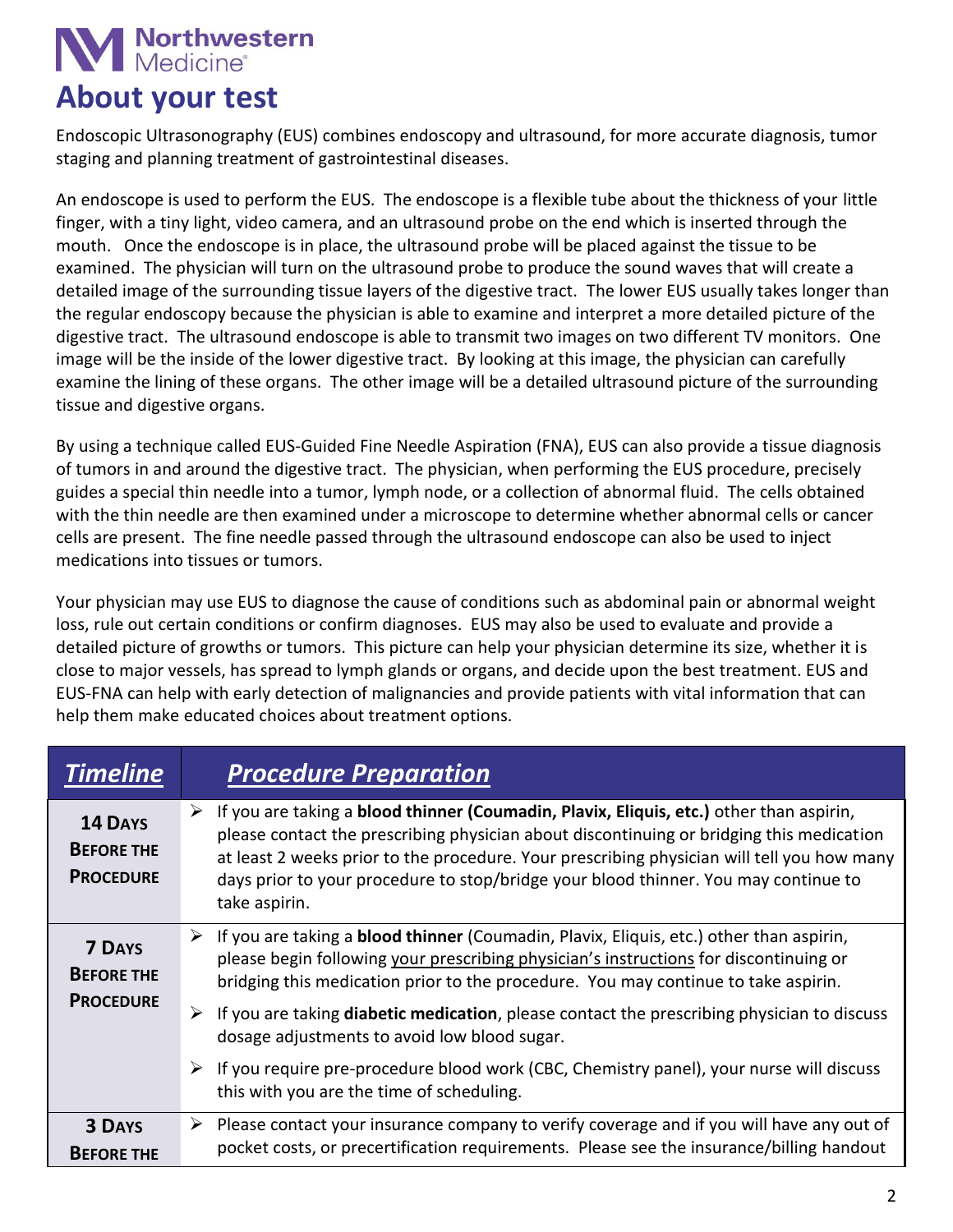## **M** Northwestern

| <b>PROCEDURE</b>                                        | for more information on billing, coding, and potential out-of-pocket costs.                                                                                                                                                                                                                                                                                                                    |  |  |  |
|---------------------------------------------------------|------------------------------------------------------------------------------------------------------------------------------------------------------------------------------------------------------------------------------------------------------------------------------------------------------------------------------------------------------------------------------------------------|--|--|--|
|                                                         | Make transportation arrangements utilizing the transportation and parking section of<br>➤<br>this document.                                                                                                                                                                                                                                                                                    |  |  |  |
| <b>THE DAY</b><br><b>BEFORE THE</b><br><b>PROCEDURE</b> | $\triangleright$ If you develop any moderate to severe cold symptoms (cough, sore throat, runny nose,<br>etc.), a fever, new cut or wounds, or experience any other changes in your health before<br>your procedure, please contact your physician's office.                                                                                                                                   |  |  |  |
|                                                         | Diet Instructions:                                                                                                                                                                                                                                                                                                                                                                             |  |  |  |
|                                                         | Do not eat anything including gum, mints, tobacco, cough drops, or smoke any substance<br>➤<br>(i.e. tobacco, vape, marijuana) after midnight.                                                                                                                                                                                                                                                 |  |  |  |
|                                                         | $\triangleright$ After midnight, you may have plain water, black coffee/tea (no milk or creamer may be<br>added, however, sugar and artificial sweeteners are permitted), apple juice, or Gatorade<br>up to 2 hours prior to your scheduled arrival time. All other beverages/drinks are to be<br>avoided after midnight.                                                                      |  |  |  |
|                                                         | <b>Bowel Preparation Instructions:</b>                                                                                                                                                                                                                                                                                                                                                         |  |  |  |
|                                                         | $\triangleright$ Please follow these bowel preparation instructions carefully. The rectum and the lower<br>portion of your colon must be completely emptied of stool so your physician can view<br>the lining of the colon. You will need to purchase 4 Fleet Enemas (a liquid solution that<br>washes out the intestine) which are available over the counter (no prescription is<br>needed). |  |  |  |
|                                                         | Note: if you have chronic kidney disease/failure, please discard the enema solution and fill<br>bottles with warm tap water instead as this will be easier on your kidneys.                                                                                                                                                                                                                    |  |  |  |
|                                                         | Prior to the lower EUS (approximately 1 to 2 hours before your arrival time) begin your<br>bowel preparation. Please complete this prior to arriving for the procedure. Follow the<br>instructions on the enema box:                                                                                                                                                                           |  |  |  |
|                                                         | Lie on your left side on a flat surface                                                                                                                                                                                                                                                                                                                                                        |  |  |  |
|                                                         | Draw your knees up toward your stomach                                                                                                                                                                                                                                                                                                                                                         |  |  |  |
|                                                         | Remove the top of the enema                                                                                                                                                                                                                                                                                                                                                                    |  |  |  |
|                                                         | Insert the enema tip fully into the rectum                                                                                                                                                                                                                                                                                                                                                     |  |  |  |
|                                                         | Squeeze the enema contents into the rectum                                                                                                                                                                                                                                                                                                                                                     |  |  |  |
|                                                         | Hold the enema liquid as long as possible - 3 to 5 minutes is typical<br>Wait for results or bowel movements between each enema                                                                                                                                                                                                                                                                |  |  |  |
|                                                         | If your stool is clear, you do not have to take the 4 <sup>th</sup> enema.                                                                                                                                                                                                                                                                                                                     |  |  |  |
|                                                         | If you see any stool after the $3^{rd}$ enema, use the $4^{th}$ enema.                                                                                                                                                                                                                                                                                                                         |  |  |  |
|                                                         |                                                                                                                                                                                                                                                                                                                                                                                                |  |  |  |
| <b>THE DAY OF</b><br><b>YOUR</b>                        | You may take your morning medications up until 2 hours before your scheduled arrival<br>➤<br>time.                                                                                                                                                                                                                                                                                             |  |  |  |
| <b>PROCEDURE</b>                                        | On the day of your procedure, please be available by phone. Occasionally, procedure<br>➤<br>times are adjusted if the previous cases have run longer or are finished early.                                                                                                                                                                                                                    |  |  |  |
|                                                         | Call your surgery center if you cannot arrive at your scheduled time at 312.926.2425.<br>➤                                                                                                                                                                                                                                                                                                     |  |  |  |
|                                                         | Bring a photo ID, insurance card, and a copy of your medication list.<br>➤                                                                                                                                                                                                                                                                                                                     |  |  |  |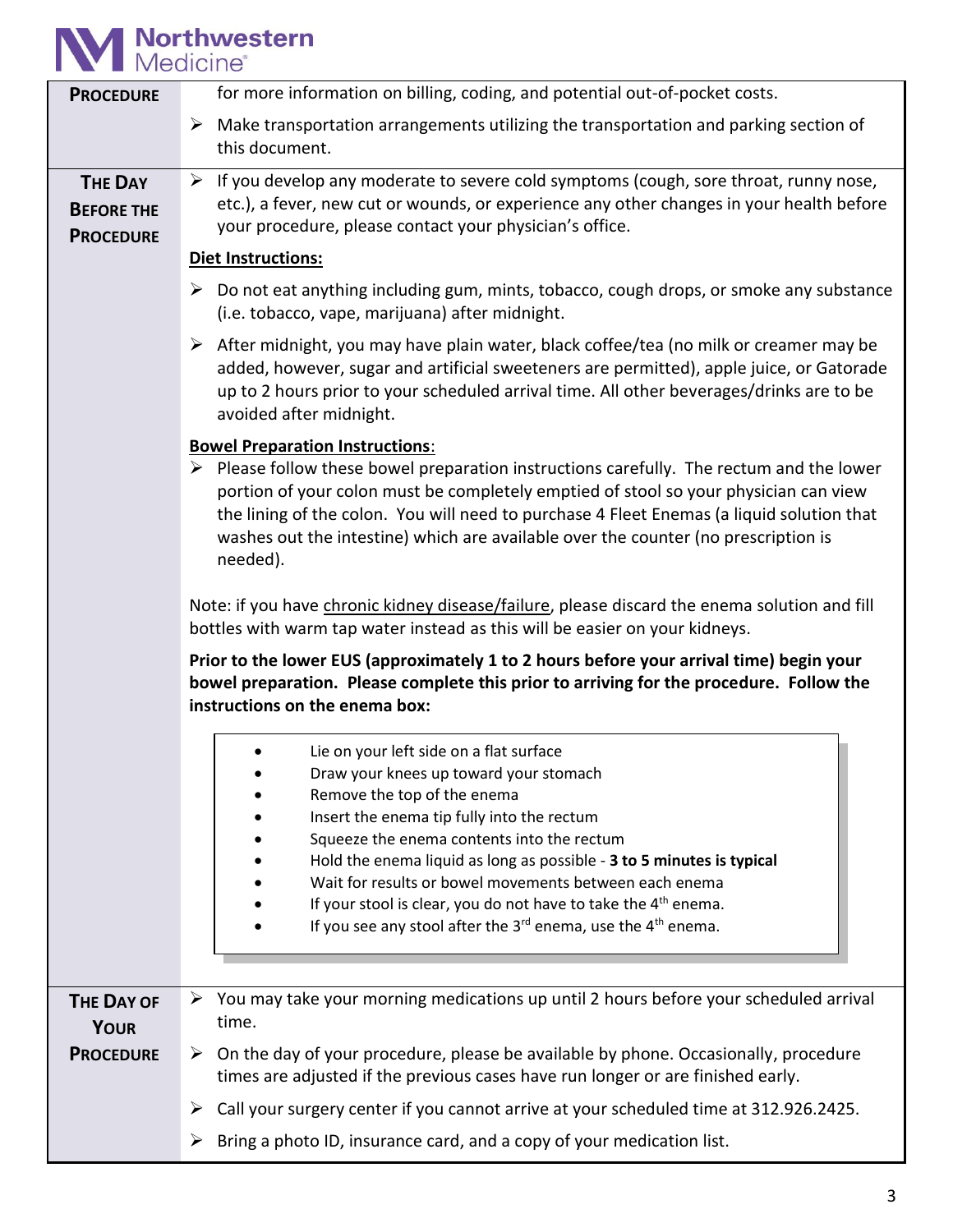## **Northwestern**<br>Medicine®

- $\triangleright$  If you have an implanted cardiac defibrillator or pacemaker, bring your device card with you.
- $\triangleright$  If you use any inhalers or a CPAP machine, please bring these items with you to the procedure as they may be needed for the procedure.
- $\triangleright$  Wear loose-fitting, comfortable clothes.
- $\triangleright$  Avoid wearing make-up, jewelry, or contact lenses.
- $\triangleright$  If you wear contacts, please bring your glasses as your contacts will need to be removed for the procedure.
- $\triangleright$  For your privacy and safety, only one guest is allowed in the pre-operative and postoperative holding areas.
- $\triangleright$  Your personal items will be placed and remain under your procedure cart during the entire visit. We recommend bringing only essential items to the hospital and leaving any valuables at home or give them to a trusted family member or friend. The hospital is not responsible for lost or damaged personal belongings.
- $\triangleright$  Certain items are prohibited inside hospital facilities and we ask for your cooperation. Items not allowed include, but are not limited to, alcohol, tobacco products, weapons and any substances that are illegal under state or federal law. Note: Marijuana can be legally purchased in Illinois. However, due to federal regulations, you may not bring marijuana to Northwestern Medicine hospital facilities.

## **ENDOSCOPIC ULTRASOUND PREPARATION GUIDELINES**

### **GENERAL**

- Please follow the dosage timing as provided within the prescribed bowel preparation instructions. This method gives the best bowel preparation/cleansing possible. An excellent bowel preparation is crucial for lesion and polyp detection.
- Be sure to finish the entire prep or else the rectum/sigmoid colon may not clean adequately.
- The bowel preparation may result in urgency so please plan appropriately.
- You may have plain water, black coffee/tea (no milk or creamer may be added, however, sugar and artificial sweeteners are permitted), apple juice, or Gatorade up to 2 hours prior to your scheduled arrival time – after this, nothing by mouth. This includes gum, mints, hard candy, cough drops, and cigarettes/tobacco/vape/marijuana.
	- $\circ$  For example, for a 7:30 AM arrival time, nothing by mouth after 5:30 AM.
- **During your lower EUS:**
	- $\circ$  Your physician will discuss possible complications including bleeding or a tear in the lining of the colon. Complications are rare, however; discuss any EUS concerns or questions with your physician. For a lower EUS, you will lie on your left side in a comfortable position.
	- $\circ$  Once sedated, the physician will insert the ultrasound endoscope into your rectum/colon and slowly advances until it is located at the area to be examined. If the physician sees abnormal tissue or a growth, a biopsy or Fine Needle Aspiration can be done.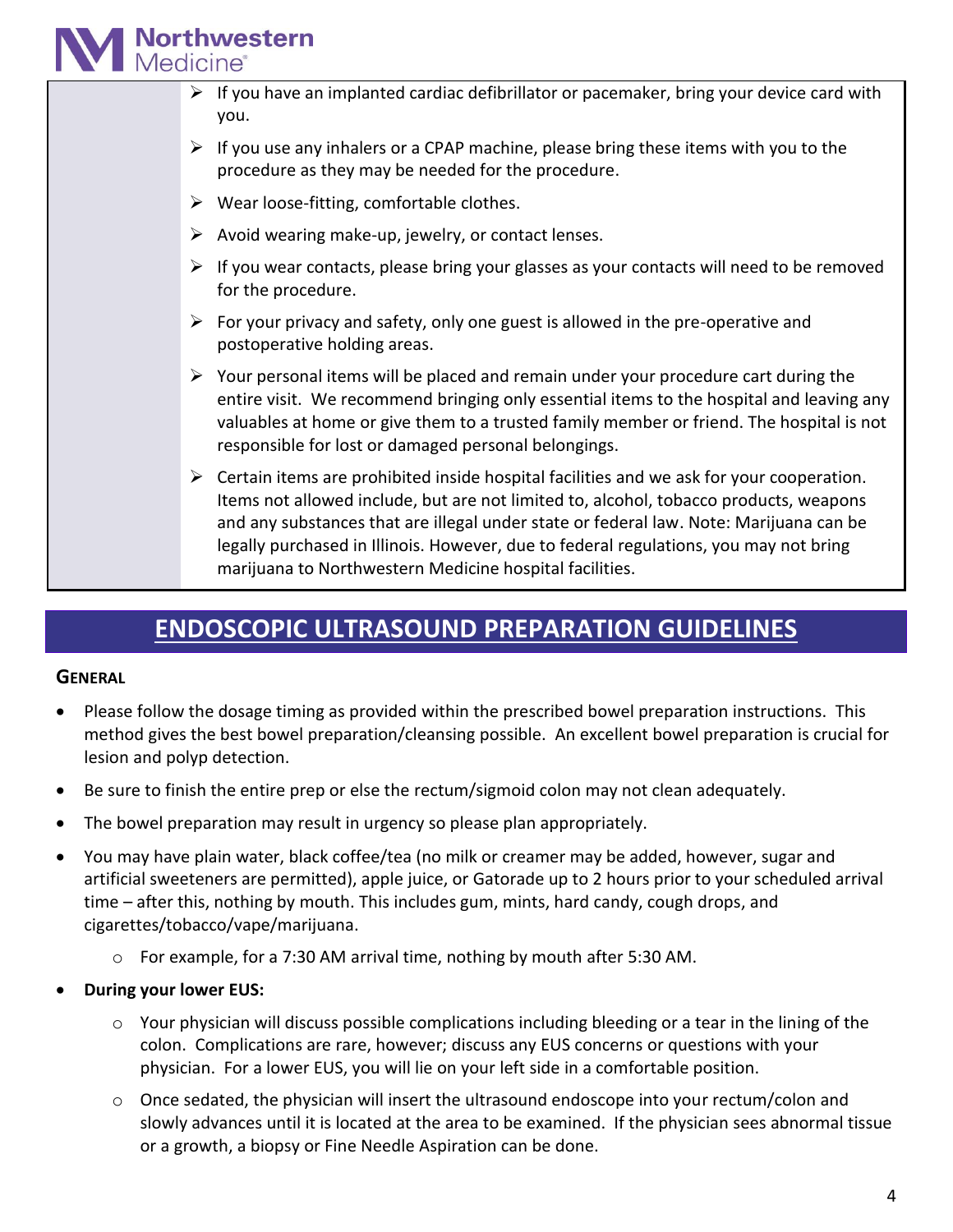

#### • **After your lower EUS:**

- $\circ$  You will be monitored after the procedure in the recovery area for a minimum of 1 hour or possibly longer to ensure that the effects of the medications have worn off.
- $\circ$  Your physician may instruct you if Fine Needle Aspiration was preformed or biopsies were taken to continue not taking medications such as blood thinners or Non-steroidal Anti-inflammatory drugs for up to seven days.
- $\circ$  After a lower EUS, you may experience mild abdominal cramping and bloating. You will be informed of your EUS results on the day of the procedure unless biopsy samples were taken. Your biopsy results can take up to 7 days to return. Your doctor or his/her team will contact you with the results within 7 days via MyChart or phone. If you do not hear anything after 7 days, please contact the office via MyChart or phone (312-695-5620) to follow-up on test results.

#### **MEDICATIONS**

- If you are taking a **blood thinner (Coumadin, Plavix, Eliquis, etc.)** other than aspirin, please contact the prescribing physician about discontinuing or bridging this medication at least 2 weeks prior to the procedure. You may continue to take aspirin.
	- o Do NOT wait until the day before your procedure to have this discussion, as some blood thinners need to be held several days prior to the procedure.
	- o Aspirin and fish oil are okay to continue taking.
	- $\circ$  Taking NSAIDs (ibuprofen, naproxen, etc.) may cause irritation in your stomach, which may be seen during your endoscopy. If you need to continue NSAIDs for pain, please make sure the endoscopy team is aware of what you are taking before your endoscopy. If you are able to stop NSAIDs before your endoscopy, please stop for 1 week prior to your procedure. Tylenol (acetaminophen) maybe used in place of NSAIDs. You never should stop aspirin.
		- Please stop taking your Non-Steroidal Anti-Inflammatory Drugs (NSAIDs) (1) day prior to procedure. NSAIDs may put you at risk for bleeding if a biopsy is taken. Since Acetaminophen (Tylenol) does not affect your blood clotting ability, it may be used for headache or pain.
- If you are taking **diabetic medication**, please contact the prescribing physician to discuss dosage adjustments to avoid low blood sugar.
- You may take your other normal medications up until 2 hours prior to arrival time.

## **CONTACT INFORMATION**

*Please review this document and the FAQ section before calling our office with questions as your question may be answered from within this document.*

| Procedure Scheduling 312.926.0628    |  |
|--------------------------------------|--|
| Pre-Certification 312.926.4645       |  |
|                                      |  |
| Financial counseling/price estimates |  |
|                                      |  |
|                                      |  |
|                                      |  |
| Medical Records 312.926.3376         |  |
| Digestive Health Fax 312.695.7095    |  |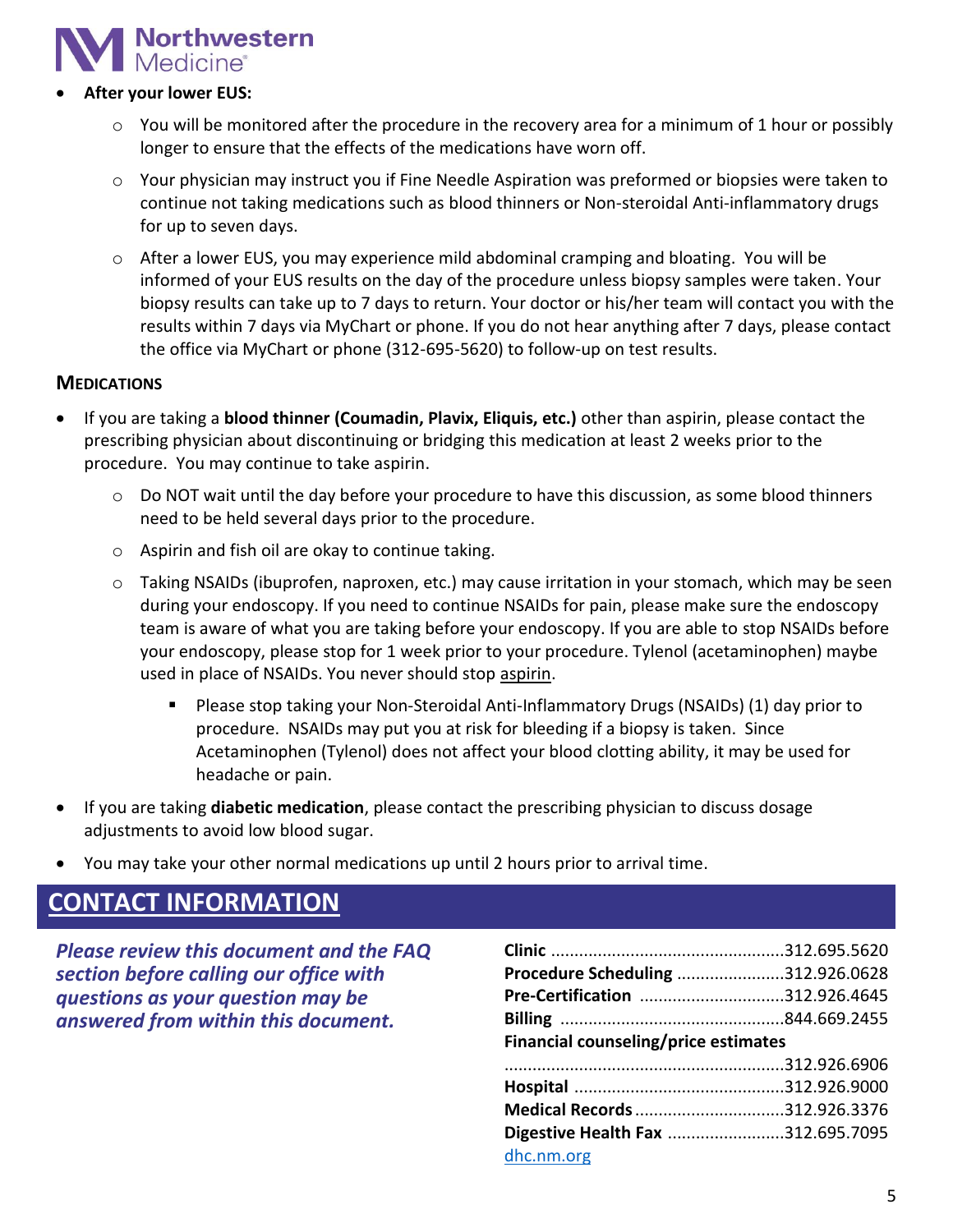

## **FREQUENTLY ASKED QUESTIONS**

## **Will the procedure be performed under anesthesia?**

• Your procedure may be performed without sedation or under monitored anesthesia care, where anesthesia staff will give you pain and sedative medication through an IV (into a vein) to keep you comfortable and may cause temporary memory loss. It would not be unusual if you did not remember all or part of the procedure. This is why you need to have a capable adult accompany you home if you receive sedation.

## **What if I have removable dental work?**

• Please remove any loose dental work prior to the procedure if you are receiving sedation.

## **Will I have discomfort after the procedure?**

• Typically, no, however, some people can have some mild abdominal cramping and/or bloating after the procedure, but this should be tolerable and should resolve within 24 hours. For any severe or intolerable symptoms, please contact our office or go the emergency room.

## **What if I have a cold?**

• If you have a mild cold with no fever, it is okay to take Tylenol and other over the counter cold medications and proceed with the preparation and the procedure. However, if you have a fever or more severe symptoms, it may be safer to call and reschedule the procedure. Please call the office to further discuss.

### **Will having my period interfere with the lower EUS?**

• Not at all. It is absolutely fine to use a tampon and/or pad.

## **Which medications should I take on the day of the procedure?**

• See Medication section in the beginning of this document for information regarding diabetic and blood thinner medications. All other medications can be taken up until 2 hours prior to your arrival time, or after the procedure.

### **Pregnant or breast feeding**

- Please let us know if you are or could be pregnant because, except in very rare cases, an endoscopy should not be performed.
- If you are breastfeeding, you may resume breastfeeding once you are awake, stable, and alert after your procedure unless otherwise instructed by your physician.

### **Pre-procedural Antibiotics**

• Antibiotics are sometimes needed prior to a procedure, if your physician thinks you are at risk for an infection. If you are a patient with kidney failure who receives peritoneal dialysis, please notify us ahead of time by calling our office at least 3 days prior to your procedure. IV antibiotics will be given prior to the procedure. If any of your other doctors feels it is necessary for you to receive antibiotics for another reason, he/she can give you a prescription for them.